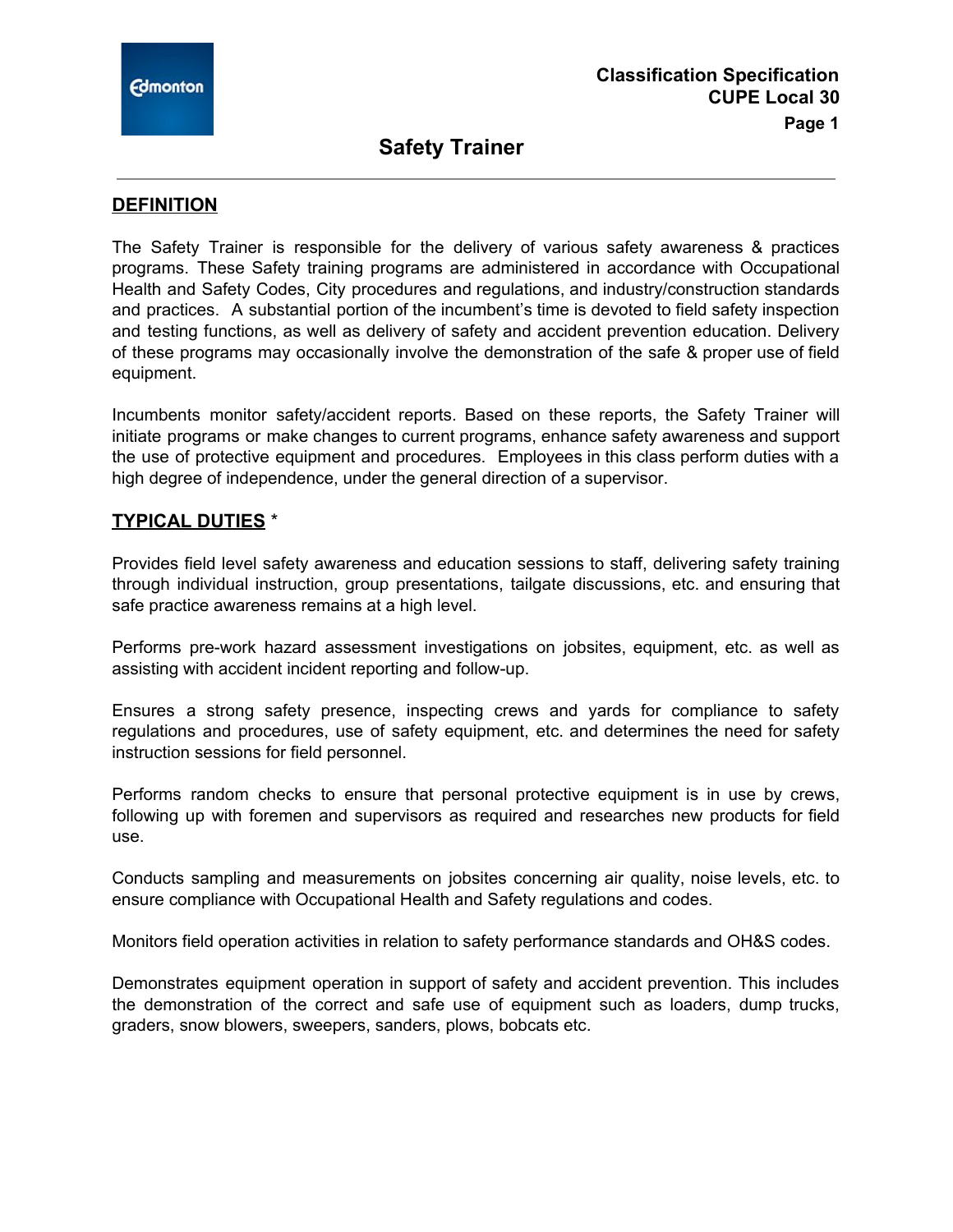

# **Safety Trainer**

Contributes to safety program development for new work activities and assists with competency assessment to support the Equipment and Safety Instructors.

Participates in orientation and seminars to deliver and reinforce safety equipment and procedures (flagging, use of personal protective equipment (PPE) etc.), accident prevention measures, worksite hazard awareness, etc.

Attends meetings on safety, accident prevention, worksite hazards, etc. and provides advice and expertise as required.

Performs related duties as required.

#### **KNOWLEDGE, ABILITIES AND SKILLS**

Knowledge of Occupational Health and Safety codes and regulations applicable to the specific field environment.

Knowledge of testing techniques and results interpretation concerning air quality, worksite noise, etc.

Knowledge of first aid procedures, safe work practices, accident investigation techniques, equipment operation, etc.

Ability to effectively communicate safety equipment usage and accident prevention awareness to all levels of staff.

Ability to evaluate worksites, equipment and materials, personnel, etc. and determine worksite hazards and compliance to safety codes and regulations.

Ability to withstand inclement weather conditions and moderately strenuous physical exertion while performing field duties.

Ability to effectively interpret and apply the concepts, principles and behaviours consistent with leading, motivating and encouraging staff; ensuring compliance with the City's policies and procedures and representing the City of Edmonton in a professional, honest, respectful, and safe manner.

Skilled in the use and demonstration of protective equipment, equipment operations, safe working procedures, measurement devices, etc.

Skilled in the use of computer equipment and software as required by job functions.